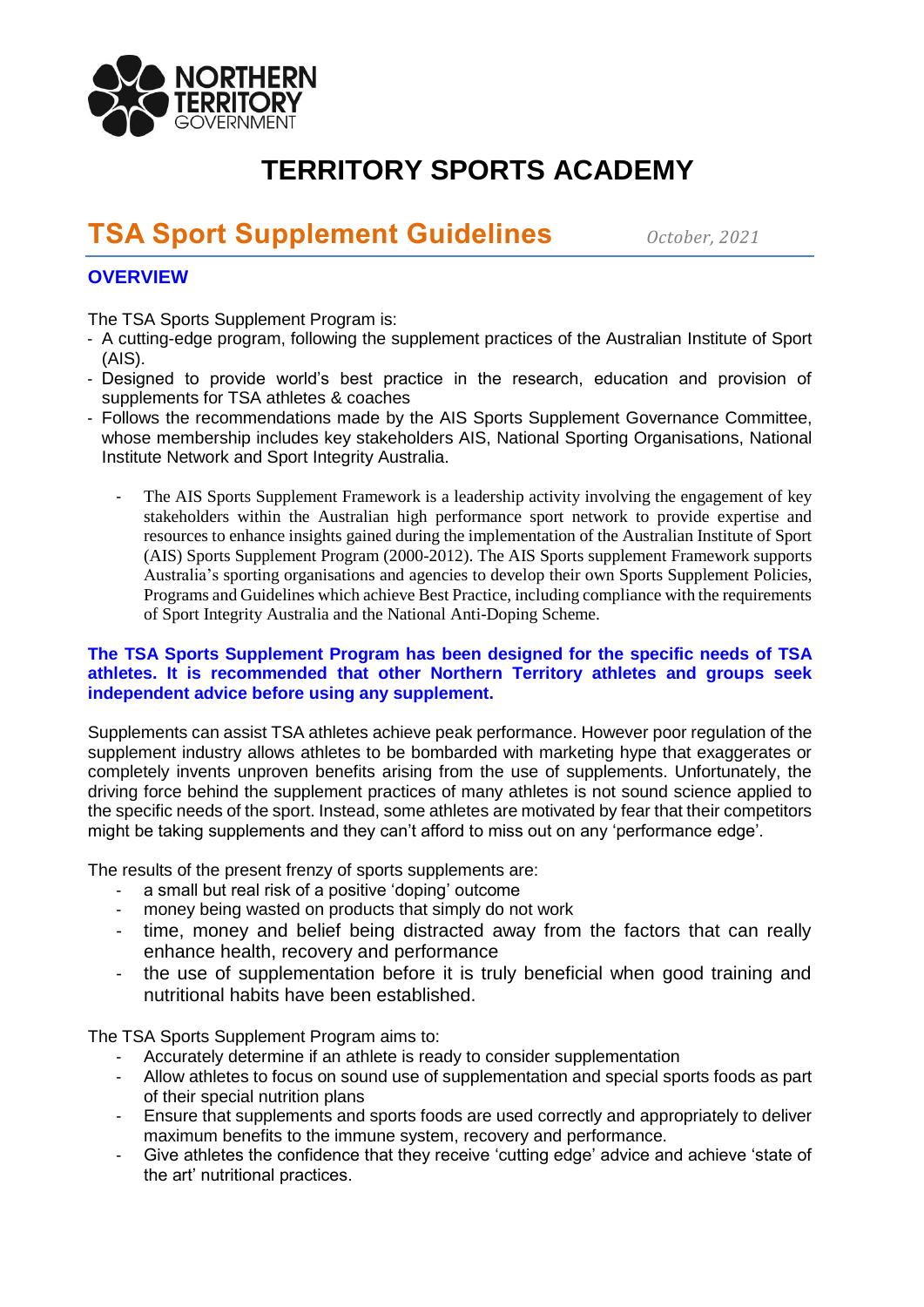

- Minimise significantly the risk of supplement use leading to an inadvertent doping offence.

#### **CLASSIFICATION**

In line with the AIS Sports Supplement Program, supplements are classified into four groups according to their effectiveness and safety.

The table below outlines the categories and their associated supplements. Unless otherwise guided by the AIS Sports Supplement Program, only Group A supplements will be considered for use by TSA residential athletes.

| <b>Category</b>                                               | <b>Supplements</b>                                                            |
|---------------------------------------------------------------|-------------------------------------------------------------------------------|
| <b>Group A</b>                                                | <b>Sports Drinks</b>                                                          |
| - Supported for use in specific situations in                 | Sports gels                                                                   |
| sport.                                                        | Sports confectionery                                                          |
| - May be recommended for use by TSA                           | Liquid meals                                                                  |
| athletes if specific criteria is met.                         | Whey protein                                                                  |
|                                                               | <b>Sports Bars</b>                                                            |
|                                                               | Calcium supplements                                                           |
|                                                               | Iron supplements                                                              |
|                                                               | Probiotics                                                                    |
|                                                               | Multi-vitamins or minerals                                                    |
|                                                               | Vitamin D                                                                     |
|                                                               | Electrolyte replacements                                                      |
|                                                               | Caffeine                                                                      |
|                                                               | Creatine                                                                      |
|                                                               | <b>Bicarbonate</b>                                                            |
|                                                               | Beetroot juice/nitrate                                                        |
| <b>Group B</b>                                                | Beta-alanine                                                                  |
| Deserving of further research                                 | Anti-oxidants C and E                                                         |
| Considered for provision to athletes                          | Carnatine                                                                     |
| under a research protocol<br>(TSA                             | <b>HMB</b>                                                                    |
| potentially<br>athletes<br>may<br>be                          | Fish oils                                                                     |
| considered in AIS research protocols)                         | Quercetin                                                                     |
|                                                               | Probiotics for immune support<br>Other polyphenols as anti-oxidants and anti- |
|                                                               | inflammatory                                                                  |
| <b>Group C</b>                                                | Ribose                                                                        |
|                                                               | Lactaway                                                                      |
| No or insufficient meaningful proof of<br>beneficial effects. | Coenzyme Q10                                                                  |
| Not recommended to TSA athletes                               | Vitamins outside of category A use                                            |
|                                                               | Ginseng                                                                       |
|                                                               | Other herbals (cordyceps, rhodiola rosea)                                     |
|                                                               | Glucosamine                                                                   |
|                                                               | Chromium picolatine                                                           |
|                                                               | Oxygenated waters                                                             |
|                                                               | <b>MCT Oils</b>                                                               |
|                                                               | <b>ZMA</b>                                                                    |
|                                                               | Inosine                                                                       |
|                                                               | Pyruvate                                                                      |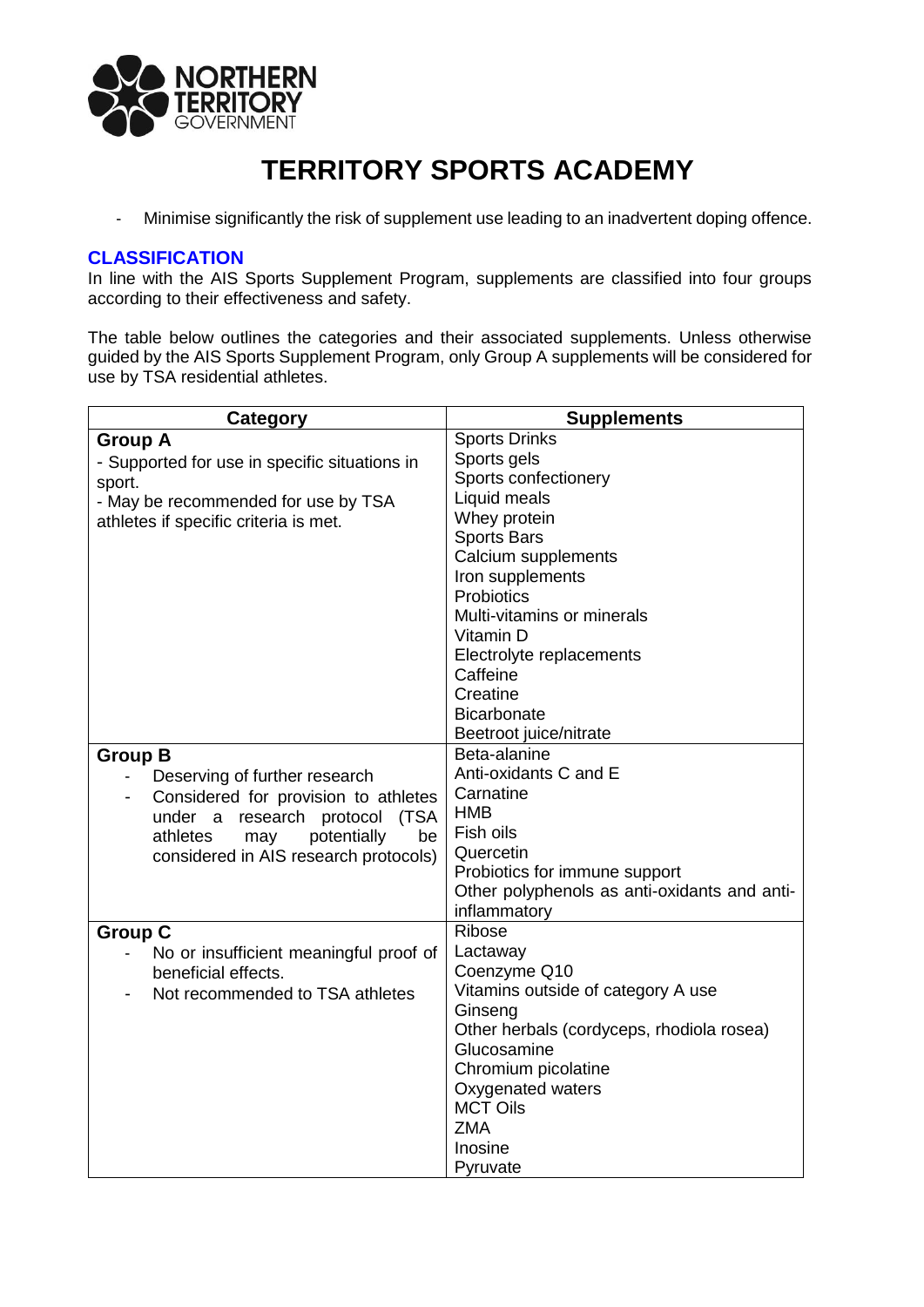

| <b>Group D</b><br>Banned or at a<br>contamination | high | risk | οf | Ephedrine<br>Strychnine<br>Sibultramine<br>Methylhexanamine<br>Other herbal stimulants<br><b>DHEA</b><br>Androstenedione<br>19-norandrostenione/ol<br>Other pro-hormones<br><b>Tribulus terretris</b> |
|---------------------------------------------------|------|------|----|-------------------------------------------------------------------------------------------------------------------------------------------------------------------------------------------------------|
|                                                   |      |      |    | Other testosterone boosters                                                                                                                                                                           |

### **IDENTIFYING ATHLETES FOR SUPPLEMENTATION**

The TSA Sports Supplement program does not automatically recommend Group A supplements to athletes. Use of supplements is voluntary and only recommended to athletes that pass a strict criteria. Failure to meet all parts of the criteria will result in supplements use not being recommended or supported by the TSA. The criteria will be evaluated by all departments within the Athletes Services network at the TSA

The criteria for supplement consideration is the following

- Athlete Driven: As a matter of course, only athletes who show an interest in supplementation will be considered. No athlete will be expected to use supplements as part of their involvement at the TSA
- **Good Training Habits:** The athlete must be identified by the coach as being a hard trainer with a strong possibility to progressing to higher levels of their sport. The athlete must be consistent in their approach to training. The athlete must be coach-able, willing to work on all aspects of their performance
- **Strong Training Base:** In addition to the qualities identified by the coach, the athlete must be identified by the strength & conditioning coach as having a strong training base, has good stability, mobility and flexibility and has shown progression in their physical characteristics,
- **Sound nutritional habits:** The athlete must show the sports nutritionist that they have sound dietary habits & have a thorough understanding of the need for good nutrition to improve performance
- **Medical Clearance:** The athlete must show that they have no other medical issues that may be impacted by supplementation or injury issues that require attention.

### **GROUP A SUPPLEMENTS**

Group A supplements are supported for use in specific situations in sport and may be recommended to TSA athletes

### **These supplements;**

- 1. Provide a useful and timely source of energy and nutrients in the athletes diet
- 2. Have shown in scientific trials to benefit performance, when used according to a specific protocol in a specific situation in sport.
- 3. Are safe for use in recommended doses.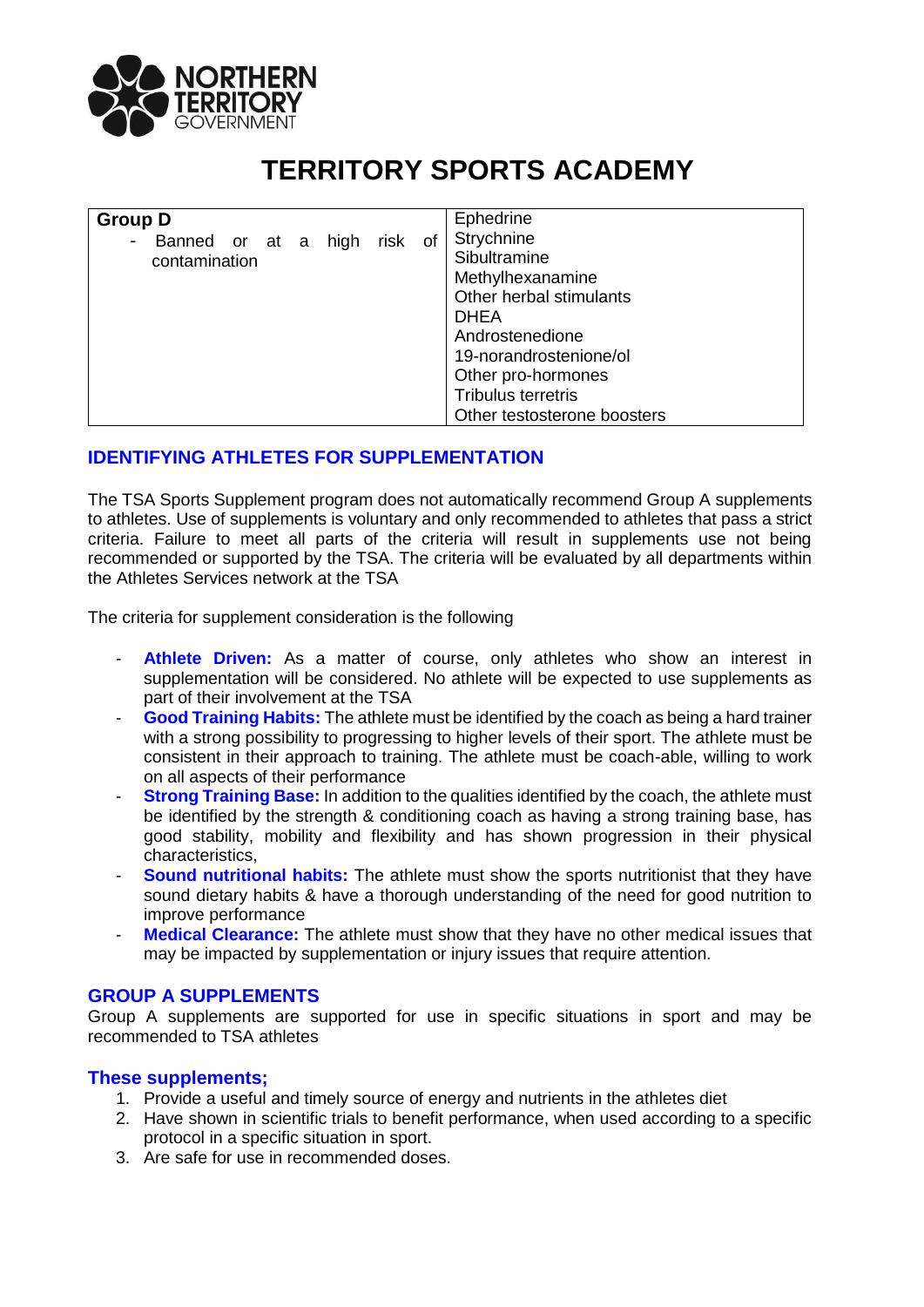

The table below outlines current Group A supplements. Fact sheets will be provided if an athlete is identified and shows interest in using the supplementation. These fact sheets can be found in most cases, on the AIS Sports Nutrition webpage.

| <b>Group A Supplements</b> |
|----------------------------|
| <b>Sports Drinks</b>       |
| Sports gels                |
| Sports confectionery       |
| Liquid meals               |
| Whey protein               |
| <b>Sports Bars</b>         |
| Calcium supplements        |
| Iron supplements           |
| Probiotics                 |
| Multi-vitamins or minerals |
| Vitamin D                  |
| Electrolyte replacements   |
| Caffeine                   |
| Creatine                   |
| <b>Bicarbonate</b>         |
| Beetroot juice/nitrate     |

### **GROUP B SUPPLEMENTS**

Group B supplements are deserving of further research and considered for provision to AIS athletes only under a research protocol. These supplements are presently not recommended for TSA athletes except as part of an AIS research protocol.

These supplements;

- 1. Have received some scientific attention, sometimes in populations other than athletes, or have preliminary data which suggest possible benefits to performance
- 2. Are of particular interest to athletes & coaches
- 3. Are safe for use in recommended doses.

The table below outlines current Group B supplements. Fact sheets will be provided if an athlete is identified and shows interest in using the supplementation. These fact sheets can be found in most cases, on the AIS Sports Nutrition webpage.

| <b>Supplements</b>                           |
|----------------------------------------------|
| Beta-alanine                                 |
| Anti-oxidants C and E                        |
| Carnatine                                    |
| <b>HMB</b>                                   |
| Fish oils                                    |
| Quercetin                                    |
| Probiotics for immune support                |
| Other polyphenols as anti-oxidants and anti- |
| inflammatory                                 |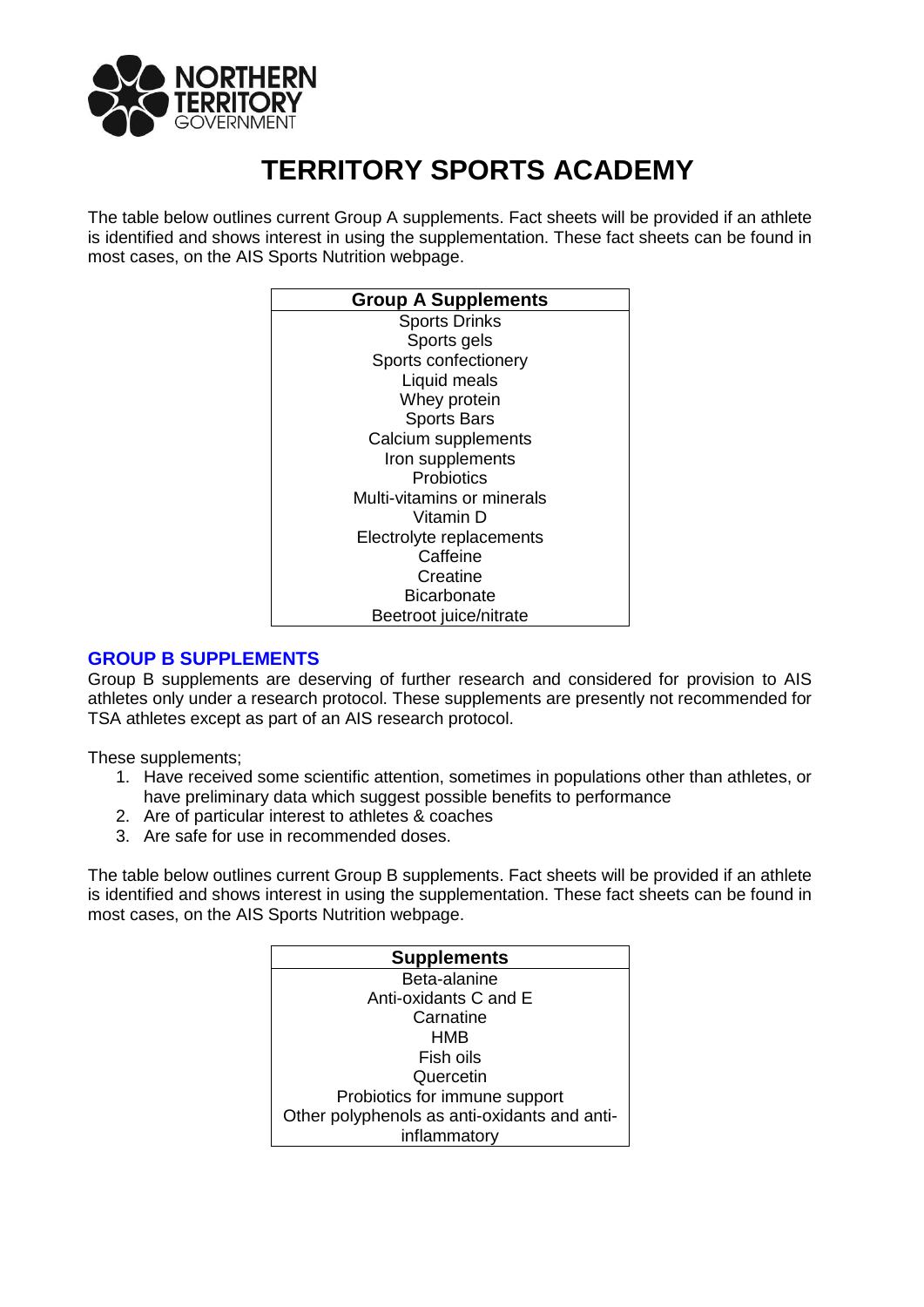

Group supplements will only be recommended to TSA athletes only under the following conditions;

- As part of a supervised study or trial involving placebo/control groups and adequate monitoring of performance or health benefits
- Clinical management plan overseen by AIS doctor or TSA medical supervisor, including the provision of the supplement to the athlete and adequate monitoring.
- Inadvertent doping risk of Group B supplements is carefully considered before approval.

Although Group B supplements are not illegal, their use by athletes outside of these guidelines is not recommended by the TSA and their use is the responsibility of the athlete or sporting body.

#### **National Institute Network Research Protocols**

All research trials carried out by the National Institute Network (state & territory institutes and academies and the AIS) are subject to strict, independent ethics review to ensure safe practices. These trials often require additional university ethics review.

#### **GROUP C SUPPLEMENTS**

Group C supplements have little proof of beneficial effects and are not recommended to TSA athletes.

This category includes most supplements and sports products promoted to athletes. These supplements despite enjoying a cyclical pattern of popularity and widespread use, have not been proven to provide a worthwhile enhancement of sports performance. Although we cannot categorically state that they don't work, current scientific evidence shows that either the likelihood of benefits are very small or that any benefits that occur are too small to be useful. In fact, in some cases these supplements have shown to impair sports performance, with a clear mechanism to explain the results. We have named many of the products that belong in this category, but others that have not been named in our supplement system more than likely belong here.

The table below outlines current Group C supplements. Fact sheets will be provided if an athlete is identified and shows interest in using the supplementation. These fact sheets can be found in most cases, on the AIS Sports Nutrition webpage.

| <b>Supplements</b>                        |
|-------------------------------------------|
| Ribose                                    |
| Lactaway                                  |
| Coenzyme Q10                              |
| Vitamins outside of category A use        |
| Ginseng                                   |
| Other herbals (cordyceps, rhodiola rosea) |
| Glucosamine                               |
| Chromium picolatine                       |
| Oxygenated waters                         |
| <b>MCT Oils</b>                           |
| ZMA                                       |
| Inosine                                   |
| Pvruvate                                  |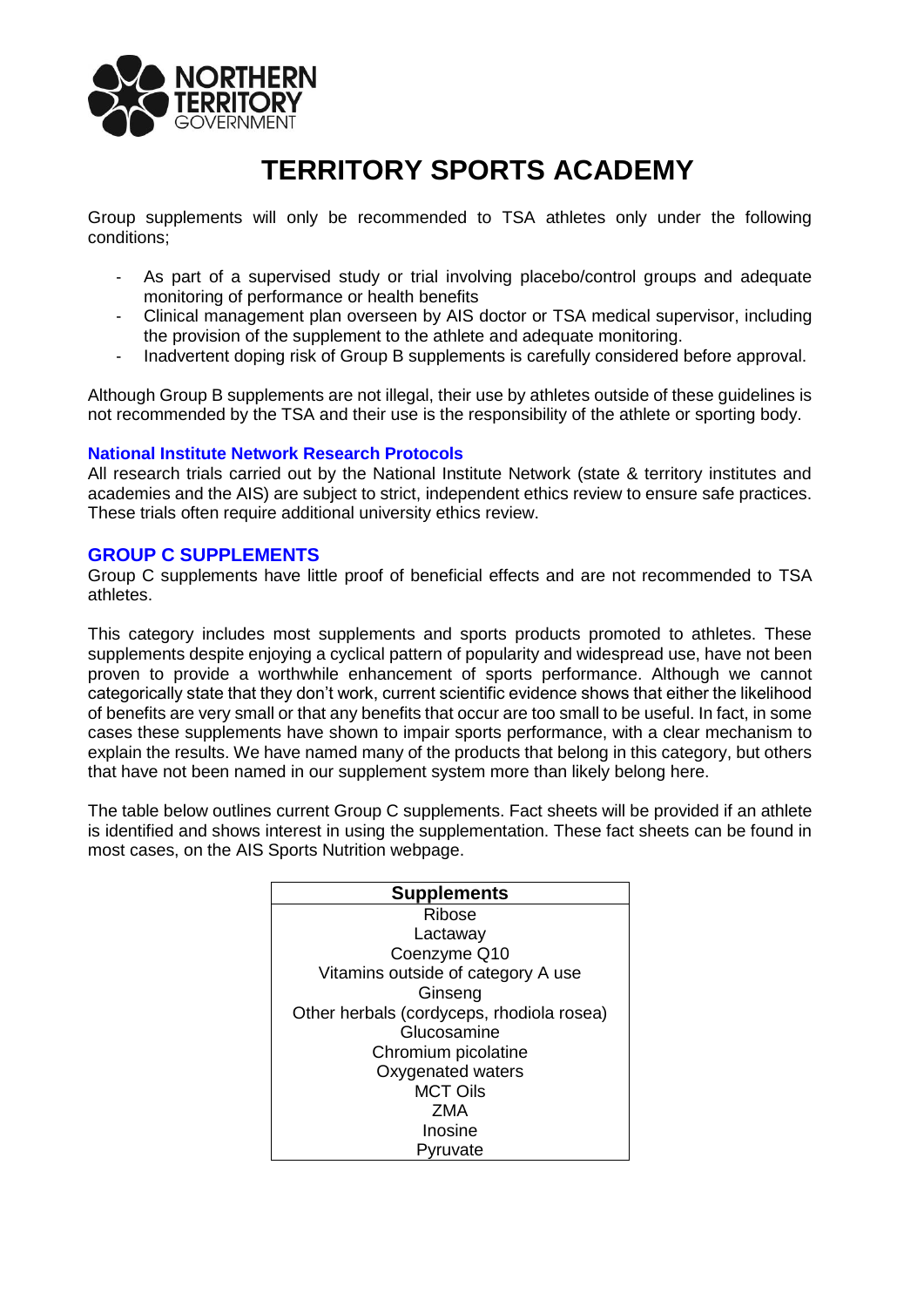

In the absence of proof of benefits, Group C supplements are not recommended to TSA athletes.

#### **GROUP D SUPPLEMENTS**

Group D supplements should not be used by TSA athletes under any circumstances.

These supplements are banned or are at high a risk of being contaminated with substances that could lead to a positive drug test.

The table below outlines current Group C supplements.

| <b>Supplements</b>          |
|-----------------------------|
| Ephedrine                   |
| Strychnine                  |
| Sibultramine                |
| Methylhexanamine            |
| Other herbal stimulants     |
| DHEA                        |
| Androstenedione             |
| 19-norandrostenione/ol      |
| Other pro-hormones          |
| <b>Tribulus terretris</b>   |
| Other testosterone boosters |